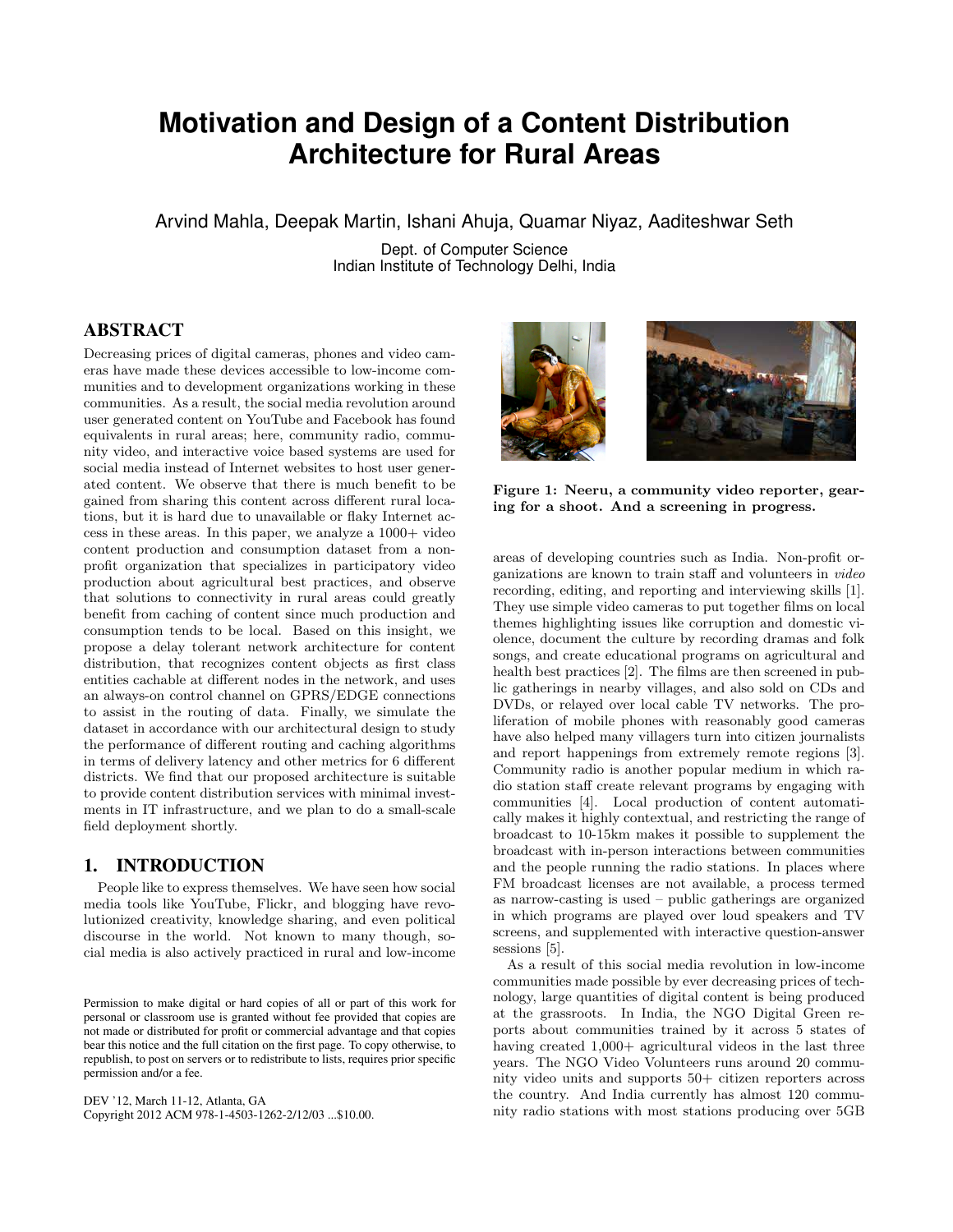of new audio content per month. There are many more organizations doing similar work and helping communities to document their lives through photographs, videos, and audio.

Informal conversations with staff working at these community video and radio stations reveal that the staff are eager to view content from other places, learn from it, and use it to improve their own programming. But in practice content is rarely shared across different locations. The lack of high bandwidth Internet access in most rural areas is cited as a significant impediment to content sharing. Although 2G GPRS/EDGE connectivity is available in large parts of rural India, 10-15KBps connectivity speeds are insufficient for multimedia content sharing [23]. Related work on faster long distance wireless links is too expensive to connect individual stations to the Internet [6]. Delay tolerant networking has been proposed as a viable low-cost alternative to synchronous connectivity, but most architecture designs are optimized for unicast transactional data transfer rather than for content sharing [7]. Novel network architectures are therefore required to facilitate content distribution in rural areas.

In this paper, we have analyzed a participatory video dataset from Digital Green, a non-profit organization that trains community members in agricultural video production. Our analysis shows that most content production and consumption is local, indicating that content caching techniques could be used to reduce Internet demand. We combine this idea with related work on delay tolerant networks to propose a new architecture specifically suited for content distribution application scenarios in rural areas. Following are the main characteristics of our proposed network architecture:

- Content based network: We recognize content objects as first-class entities. Primitives are provided to the application developer to publish and request for content objects, while the network takes responsibility to cache content, replicate content, locate the closest store currently holding the content, etc, completely transparent to the application. Similar to recent work on information centric networks for a clean slate design of the future Internet [8, 9, 10], we feel that working at the level of content objects will provide opportunities to make use of semantic information about the content to improve network performance.
- Delay tolerance for bulk data transfers: Other than critical news related content, most social media content typically allows for flexibility in terms of content delivery latencies. This motivates the use of mechanical-backhaul like techniques to provide connectivity at low-costs [7, 11]. We propose to use USB sticks and CDs/DVDs carried by people traveling between villages to move data between different locations.
- Caching: Given the locality of content production and consumption evidenced in the Digital Green dataset, caching is likely to provide benefit by serving content from local copies rather than acquire it repeatedly from content providers. We therefore allow infrastructure nodes in the network to cache content.
- Control and data separation: We leverage the more-orless ubiquitous GPRS/EDGE connectivity to enable an

always-on control channel, and delegate bulk data transfers to delay tolerant channels. The control channel is used to make content download and upload requests, and assist in content routing by initializing routing tables at transit nodes in the network. This helps avoid typical delay tolerant networking scenarios where routing schemes are designed to operate without topology or link information [12].

We have implemented this architecture and plan to do a pilot deployment in January 2012. In this paper, we describe the architecture and then simulate the Digital Green dataset to study the performance of multicast, cache replacement and pre-fetching algorithms in the architecture. Our simulations reveal that even simple LRU-caching with modest cache sizes can bring about a reduction of up to 80% in the amount of content downloaded from the Internet, with delivery latencies that are no worse than simple postal delivery of content via DVDs.

Our vision is that such an architecture could either be deployed by various development organizations to help them distribute content to their field offices, or by local entrepreneurs to fetch content and develop small businesses around publishing DVDs or copying music and videos to cellphones of people. In both cases, the deployments could evolve into a public infrastructure much like the Internet, and be used to distribute grassroots social media content in rural hinterlands.

The rest of the paper is structured as follows. In the next section, we present a detailed analysis of the Digital Green dataset to understand production and consumption patterns for social media. In the following section, we show how observations from the dataset motivate a network architecture for distribution of social media content in rural areas. The dataset is then used to run simulations on the proposed architecture to evaluate various routing algorithms on real-world topologies. Finally, related work and ideas for future extension are presented.

# 2. DATASET ANALYSIS

Digital Green is a non-profit organization that trains communities to create agricultural videos on crop sowing, harvesting, etc best practices by specifically involving the local community in the video production process. The videos are then shown on television sets and projectors in group meetings of farmers from the same community. This participatory method of video creation and dissemination is claimed to ensure better diffusion of agricultural practices than other methods such as broadcast of videos made by experts sitting in agricultural universities and government agencies [13].

Digital Green shared with us comprehensive data of their content generation and distribution activities from Jan 2009 to March 2011. During this time, approximately 1,000 videos were produced across the states of Madhya Pradesh, Orissa, Bihar, Karnataka and Jharkhand. These videos were cumulatively screened over 20,000 times for over 35,000 farmers. Details of screening locations were recorded at the level of villages. In India, villages are grouped into blocks, blocks into districts, and districts into states; we also had data about the blocks and districts to which different villages belonged.

In Figure  $2(a)$ , we show the production rate of videos at the block level. The video consumption rate, indicated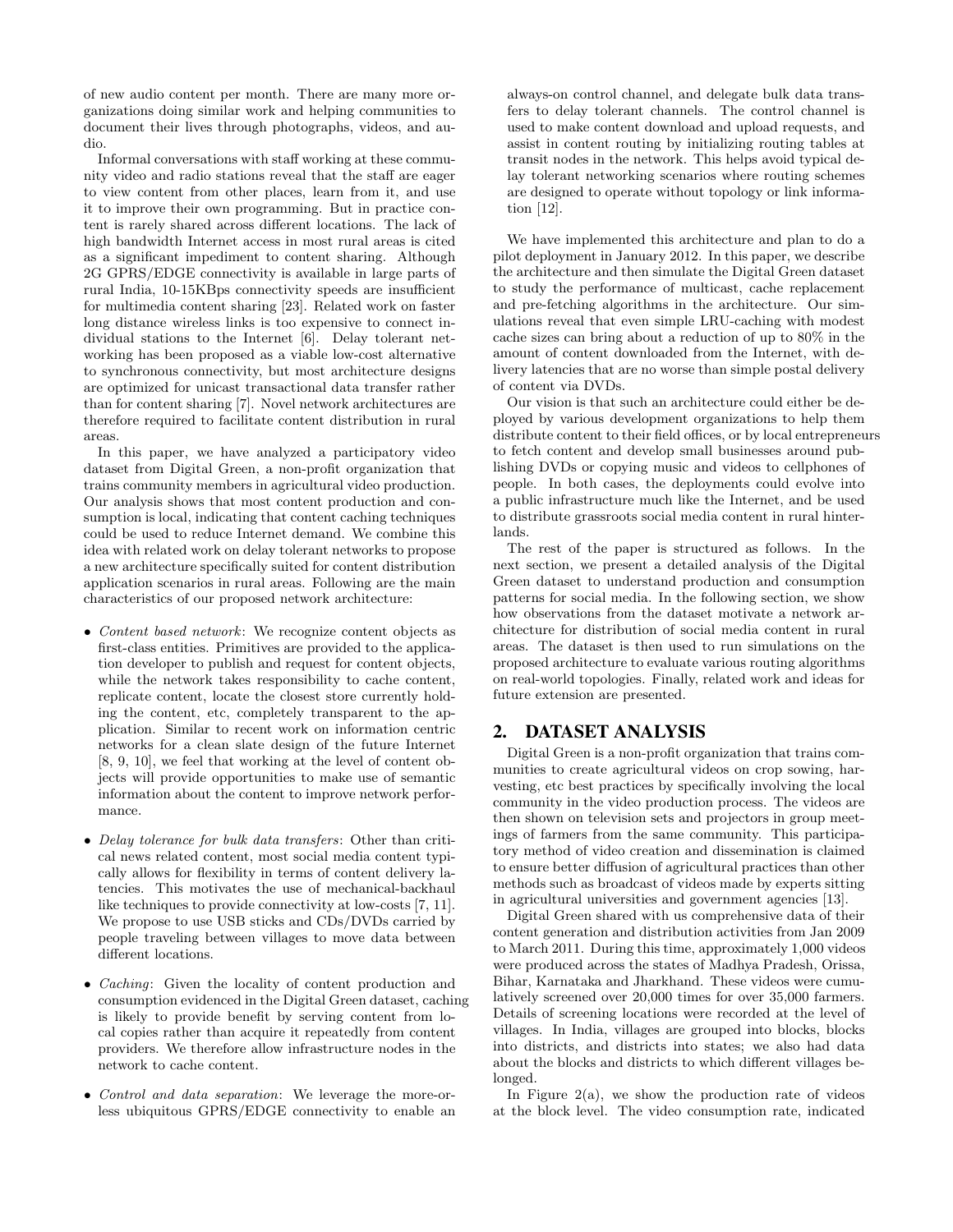

Figure 2: Statistics from the Digital Green dataset

by the number of screenings of a video held in different places, is shown in Figure 2(b). Taking an average video length of 10min (or 50MB), indicated by the video size distribution in Figure  $2(c)$ , this translates into an upload demand of 100MB/month/block and a download demand of 1.5GB/month/block. Such high ratios of disparity between upload and download volumes has also been seen in other social media related systems [14]. Although the requirements for upload and download bandwidths are not much in absolute terms, the challenge for Digital Green is the poor quality of Internet connectivity in their areas of operation because of which they are not able to transfer videos of even a few megabytes [15]. They instead rely on different site operators to ship DVDs to the Digital Green headoffice in Delhi, where they aggregate videos received from all across the country and then send copies to everybody. An automated content distribution system would be of great value to them.

Figure 2(d) shows the Zipfian plot for the total number of views of different videos, in terms of the count of people who attended different screenings of the video. This is clearly a straight line for two orders of magnitude of video ranks, much like the power-law distributions seen in other social media systems [14]. However, there are perceptible cutoffs at the top and bottom of the distribution. This is interesting. The cutoff at the head of the distribution probably indicates that in the Digital Green system there are a few very popular videos but the videos have not overrun their lifetime as yet. The cutoff at the tail probably indicates that Digital Green purposely facilitates the viewing of certain niche content, unlike websites such as YouTube where niche content discovery is hard and therefore there is a longer tail.

We next study the geographical spread of videos, ie. how far from their production site are the videos viewed. Here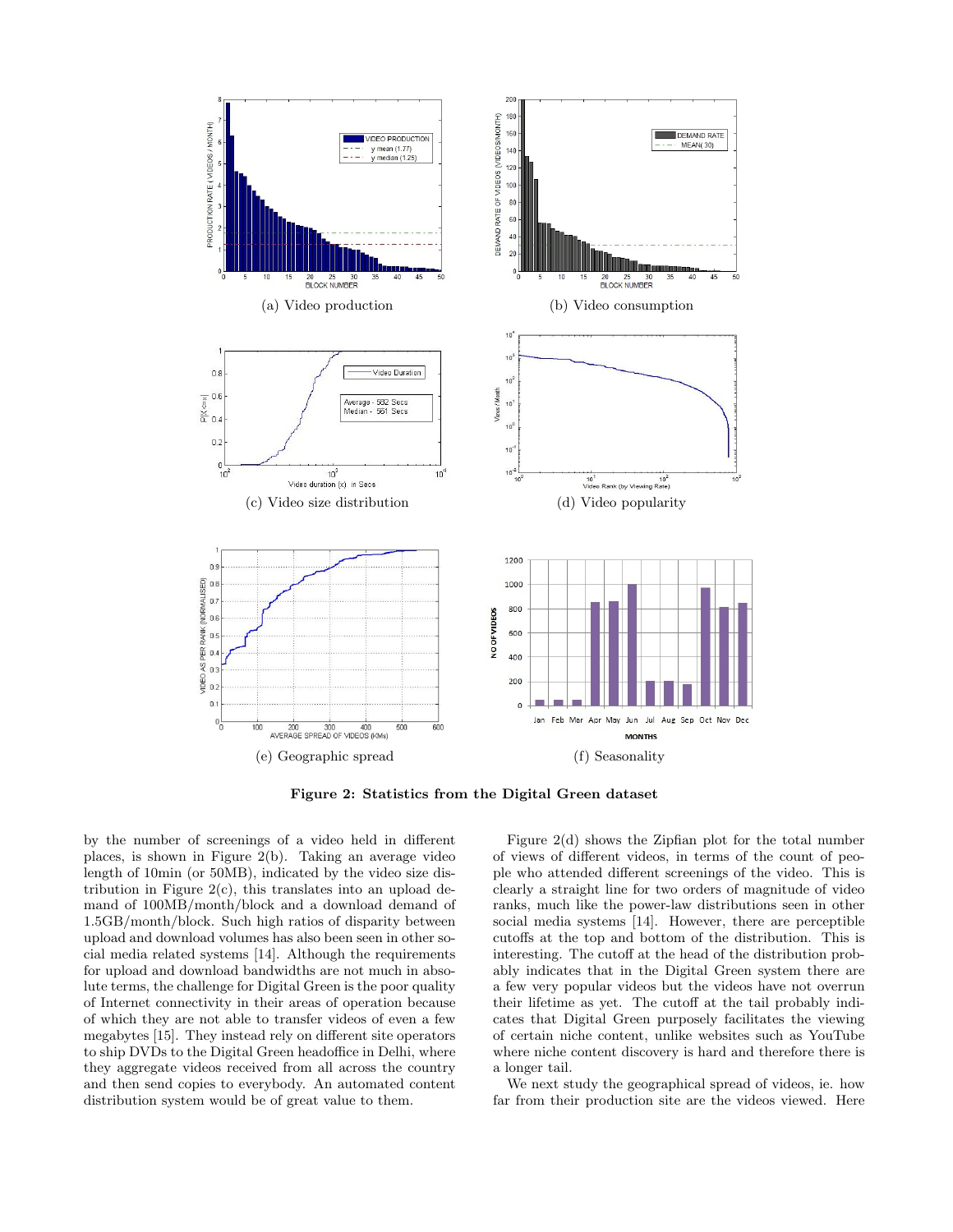we only consider operations in the state of Madhya Pradesh since it is the most active in terms of content production and distribution, and has Digital Green services spread across 32 blocks. Figure 2(e) shows the ranked videos versus the 90%ile distance spread of the video. It can be seen that 33% of the videos are screened in the same block in which the video was produced. 80% of the videos have a geographical spread of 200 KMs, which is likely to span not more than two districts. The rest 20% of the videos do not have a spread of more than 600 KMs. This shows that content is highly localized. We will describe later how this localization property can be used to improve content distribution efficiencies through caching.

All the videos also had associated metadata indicating the ideal months in which the videos would be relevant. This tagging was probably done by Digital Green itself to help their staff select appropriate videos to screen at relevant times of the year. Figure 2(f) plots this relevancy tagging over time. There is clearly more emphasis placed during the Rabi and Kharif seasons. Kharif is a summer crop that is it is sown during April to June and harvested in the month of October, while Rabi is a winter crop sown in October and harvested in April. We will describe later how such semantic information about content can be used to improve content distribution efficiencies.

## 3. NETWORK ARCHITECTURE

We next use the observations made through dataset analysis listed in the previous section to come up with a network architecture specifically suited for social media content distribution in rural areas. We want to keep the following constraints and opportunities in mind:

- The common use-case for applications running on the network would be publish-subscribe applications, content broadcast, multicast, and downloads initiated by browsing content stores. This would cover typical requirements, such as those of Digital Green to distribute content to its field offices, for community radio stations to share content with other stations, and for citizen journalists to publish their content in a public space.
- The applications can be assumed to be tolerant to delays no worse than those experienced through postal transfer as if the content was shipped on DVDs. Options should be available for urgent data transfer though, if required.
- The infrastructure should provide data transfer capabilities to local rendezvous points in villages, such as kiosks or community radio/video stations. The last-mile distribution of content to community members can be assumed to happen through radio broadcast, or video screening in public gatherings, DVD distribution, copying of content to mobile phones over Bluetooth, etc. Similarly, gathering content from the grassroots can be assumed to happen when community members visit the station, or the station staff make field visits to interact with the community.
- 2G GPRS/EDGE connectivity is available in most rural locations, but it not suitable for large amounts of data transfers of the order of tens of megabytes.
- Content production and consumption can be assumed to be localized as a common case, as evidenced in the Digital Green dataset analysis.

Designing for the common use-case under the constraints given above logically leads us towards the network architecture we propose in this section. First, delay tolerance of applications and the inability of cellular networks to support large data rates implies that offline access will have to be a key feature of the architecture. The network should provide asynchronous functions for upload and download of data, and synchronization primitives to resolve local updates that were made while offline. We therefore choose a mechanical-backhaul solution using USB keys carried by people to ferry data across villages and cities, and a separate always-on control channel using cellular data services to issue data upload and download requests. Second, the focus on content distribution naturally encourages a content based architecture with functions to manipulate content objects as a whole, rather than individual packets. We therefore assume that the network is aware of content download and upload requests, publish-subscribe or multicast memberships, etc, and can transparently choose where to cache content objects, replicate them, track their availability, and identify optimal content download locations. We describe the proposed architecture in more detail in the rest of the section.

# 3.1 Entities



Figure 3: System design

Referring to Figure 3, following are the entities constituting the architecture:

- Media station: We use "media stations" as an alias for community radio or video stations, or any other endpoint such as a kiosk that runs applications to share content. Communication devices at media stations are assumed to carry two interfaces: an always-on GPRS/EDGE interface to serve as a control channel, and a delay tolerant interface through which content is moved using USB keys. Communication interfaces are generalizable to VSAT, dial-up, etc, but we do not mention them here for simplicity.
- Gateway: Gateways are devices that can be placed in the offices of non-profit organizations in cities, and are assumed to have always-on Internet access. Media stations register with one or more gateways, and issue content push/pull requests over their control channel. The gateways are assumed to be aware of the network topology in their geographical neighborhood, and possibly also aware of approximate movement schedules of people carrying USB keys. They then use optimization algorithms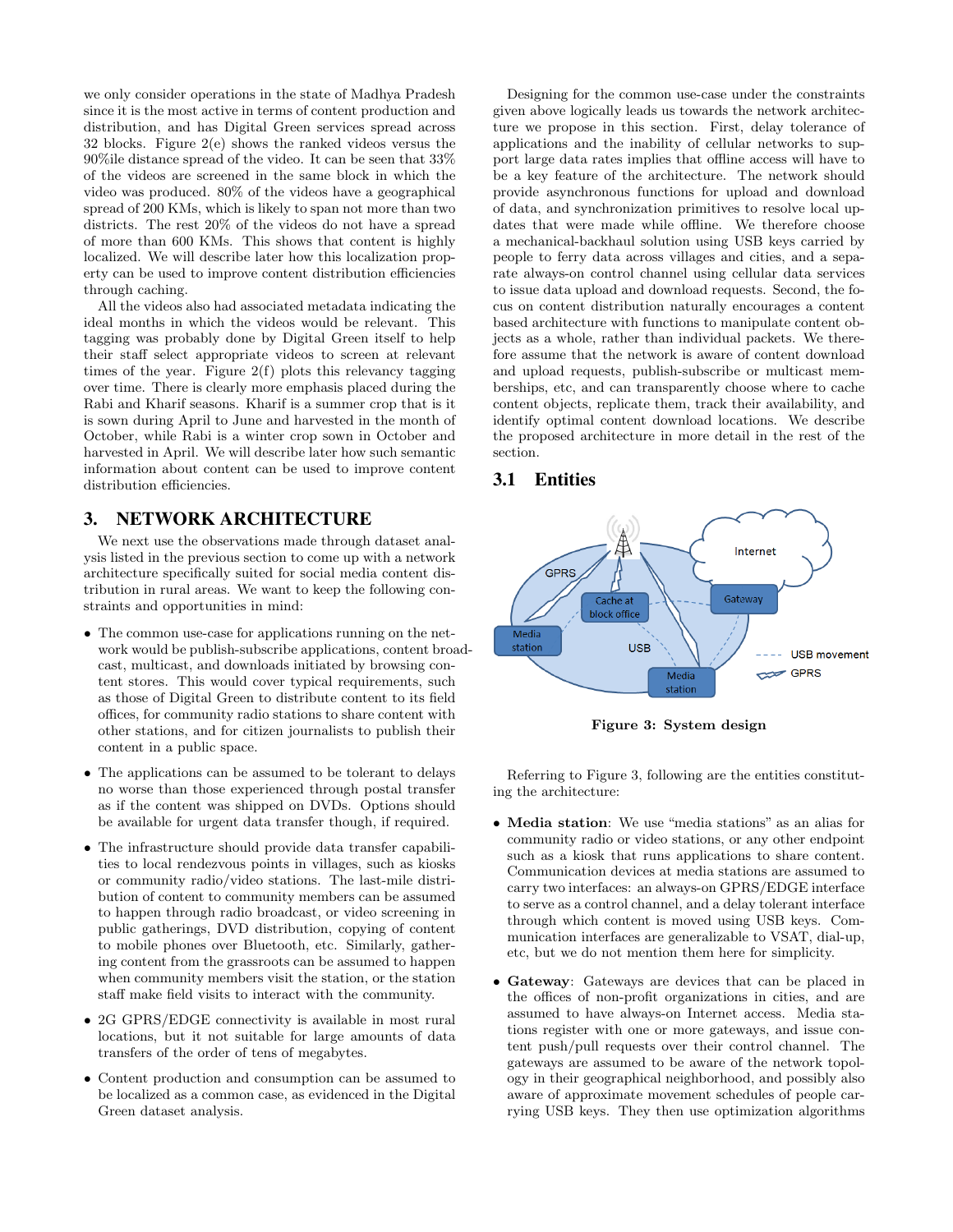to derive routes to move data to and from the media station and the Internet. They also keep track of multiple requests for the same content to be able to derive optimal replica locations and create multicast groups.

- Caches: Caches may run as modules on media stations and gateways, or even on independent nodes, and serve as content staging points. Figure 3 shows an example of an independent cache node located at a block office. This node serves to transit content moved by people carrying USB keys between village media stations and the block office, and between the block and district offices. Caches also maintain an always-on control connection so that gateways can update them with content routing information. For example, the cache nodes can be instructed to copy certain content objects onto appropriate USB keys according to the movement schedule of the keys.
- Content lookup service: A content lookup service in the Internet is used to maintain a list of replica locations for each content object. Content objects are assigned a unique human-readable identifier by their publisher, for example *bihar.digitalgreen.org/2010/04/paddy67s* would be an identifier assigned by Digital Green to a video on paddy cultivation from Bihar. Content publishers then host authoritative content name servers containing records for content objects about their current replica sites, indexed on the content identifiers. Much like in DNS, a set of root name servers point to the authoritative servers and help resolve content lookup queries. We have not shown content providers and lookup servers in Figure 3 for simplicity.

Whenever a cache module decides to hold a content object, it registers the object with the lookup service. Similarly, whenever it purges an object, it unregisters the object. Thus, when a gateway receives a content download request, it consults the lookup service to obtain the current replica locations for the content. It then computes routes from these locations to the destination, chooses the most optimal route, and uses the control channel to initialize routing tables at various intermediate nodes.

• Application servers: Application servers run browsing or publish-subscribe applications on the Internet. The architecture enables a way to run these applications offline at the media stations. A key-value pair database is provided to applications; a master copy of the database is maintained on the Internet, a local copy of a relevant subset is maintained at media stations, and the two are synchronized completely transparent to the application developer. Synchronization can happen either in real time over the GPRS/EDGE control channel, or by packaging the update into a content object that is transferred over the USB data channel.

We are able to meet all the goals and constraints mentioned in the previous section through this architecture. The content-based design allows cache nodes and gateways to implement intelligent routing and multicast algorithms for optimal delivery. Delay tolerance provides low-cost connectivity to remote areas. A control channel helps provide up to date knowledge of the network topology to infrastructure nodes to help them make routing decisions. And a database synchronization service makes offline-online application development easier.

# 3.2 Operations

Fig. 4 describes the same ideas in a network-stack view. Applications can issue content pull requests which make their way to the gateway over the available control channel. The gateway queries the lookup service to identify a suitable replica location for the content object from where it can be served, and initializes routes for its transfer over the network of caches. The actual data transfer then happens in a delay tolerant manner over the network of nodes, first making its way to the cache, and from there to the media station. Data is segmented and reassembled (SAR) into bundles, similar to the bundling protocol proposed by the DTN (Delay Tolerant Networks) research group [16]. Finally, applications are designed to work in an offline manner off their local cached databases, which are periodically synchronized with a master database in the Internet.

Uploads are done in a similar manner. An upload notification is sent over the control channel to the content provider, which assigns a content-id and adds an entry in the content lookup service. This entry indicates that a copy of the content is available at the originating node itself. The content is also dispatched over the delay tolerant channel to publish it with the content provider on the Internet. Upon publication, application servers can be notified so that other nodes can discover the content and issue download requests for it. The requests can be served from either the originating media station, or by downloading a copy from the content publisher via intermediate nodes, or from any cache locations that may have the content cached with them.

In the next section, we study different routing and replication algorithms on this architecture by simulating the Digital Green dataset for content sharing.

## 3.3 Deployment and extensions

We have completed a testbed implementation of the content distribution architecture, and built a publish-subscribe application on it. We plan to deploy it in the field in January 2012, in affiliation with our partner NGOs – Digital Green and Video Volunteers. Digital Green plans to finally use the network to distribute content to its 400+ rural sites, where staff and community members will organize public screenings of the videos. Video Volunteers plans to use the network to deliver content to its remote community video units, and burn DVDs on-demand at these locations<sup>1</sup>.

We are also making extensions to the architecture to use mobile phones at the last mile. With the availability of lowcost smartphones and tablets such as the Android IDEOS [17], the network will allow mobile devices to make content download and upload requests on GPRS, and indicate their closest cache site from where they can pick-up or upload content offline whenever they are in physical proximity to the site.

## 4. SIMULATION ANALYSIS

We designed a simulator to evaluate caching strategies on our proposed rural content distribution architecture. We assume broadband Internet connectivity at district headquar-

<sup>1</sup>As part of another project, we are also developing a DVD authoring tool that lets administrators select videos, advertisements, photographs, etc, for burning on to DVDs. Different menu templates such as overlaying of video thumbnails on maps, or displaying tag-clouds for menus, would be possible.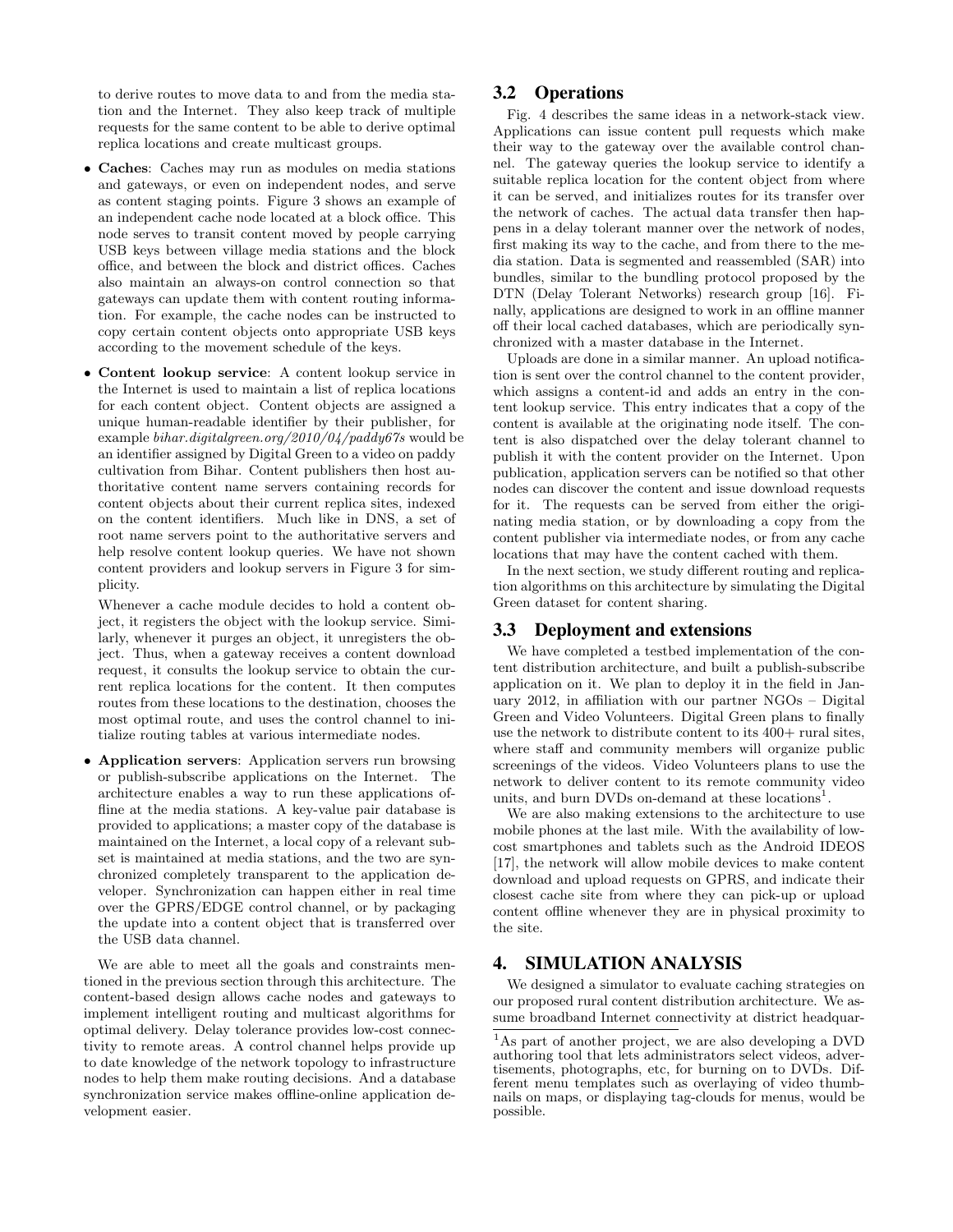

Figure 4: Network stack

ters, but only control channel availability at the village and block offices. Thus, district headquarters can be considered as gateway nodes for the block and village media stations in the district. We next describe various steps we took to create network topologies and USB-key movement schedules for the simulation experiments.

## 4.1 Topology construction

The dataset did not contain the latitude and longitude information of various sites. We were able to obtain latitude and longitude information for the districts and blocks from Google maps. However, since villages were not always marked, we created village locations randomly scattered around the block headquarters within a radius of 15 KM.

It was hard to extract any road connectivity information from the Internet maps. We therefore laid out roads according to a simple heuristic. We connected all blocks to their district headquarter, and connected two blocks together if the pair of blocks and the district headquarter formed an obtuse triangle. This would roughly mimic a road network that tries to maintain short distances between blocks and districts, much like what is noticed in practice. To connect villages to each other, we used a threshold of 3 KM, ie. locations within 3 KM of each other were connected directly. We then connected villages to their parent blocks, or to neighboring blocks, if none of their neighboring villages were connected. This would mimic clusters of villages sharing a single road to block headquarters, similar to what is seen in practice. For all calculations, we used the Euclidian distance between pairs of locations to estimate their geographical separation.

We assume that all data transfers across district headquarters will happen over the Internet, and hence we do not simulate any USB-key movements across districts. This also simplifies our simulations because we can now examine different content distribution algorithms separately within each district rather than over the entire Digital Green network topology.

#### 4.2 Movement schedules for USB keys

We assume that USB keys would be carried by staff and community members traveling between different villages and blocks on buses and other forms of public transport.

- Bus services were assumed to run between blocks, and between blocks and districts, at a frequency of 4-7 times per day in one direction. Buses would start after 7am in the morning and run up to 7pm in the night. The USB keys would begin their return journey after spending 2-3 hours at the destination.
- Movement between villages, and between villages and blocks, was assumed to happen using ad hoc means of road transport at a time chosen randomly between 7am to 7pm.
- At most one journey was assumed to happen between a pair of nodes (village-village, village-block, block-block, block-district) in a day, and at most four journeys per week. This is to model the case that multiple staff members from the same site would not travel on the same day, or frequently over a week.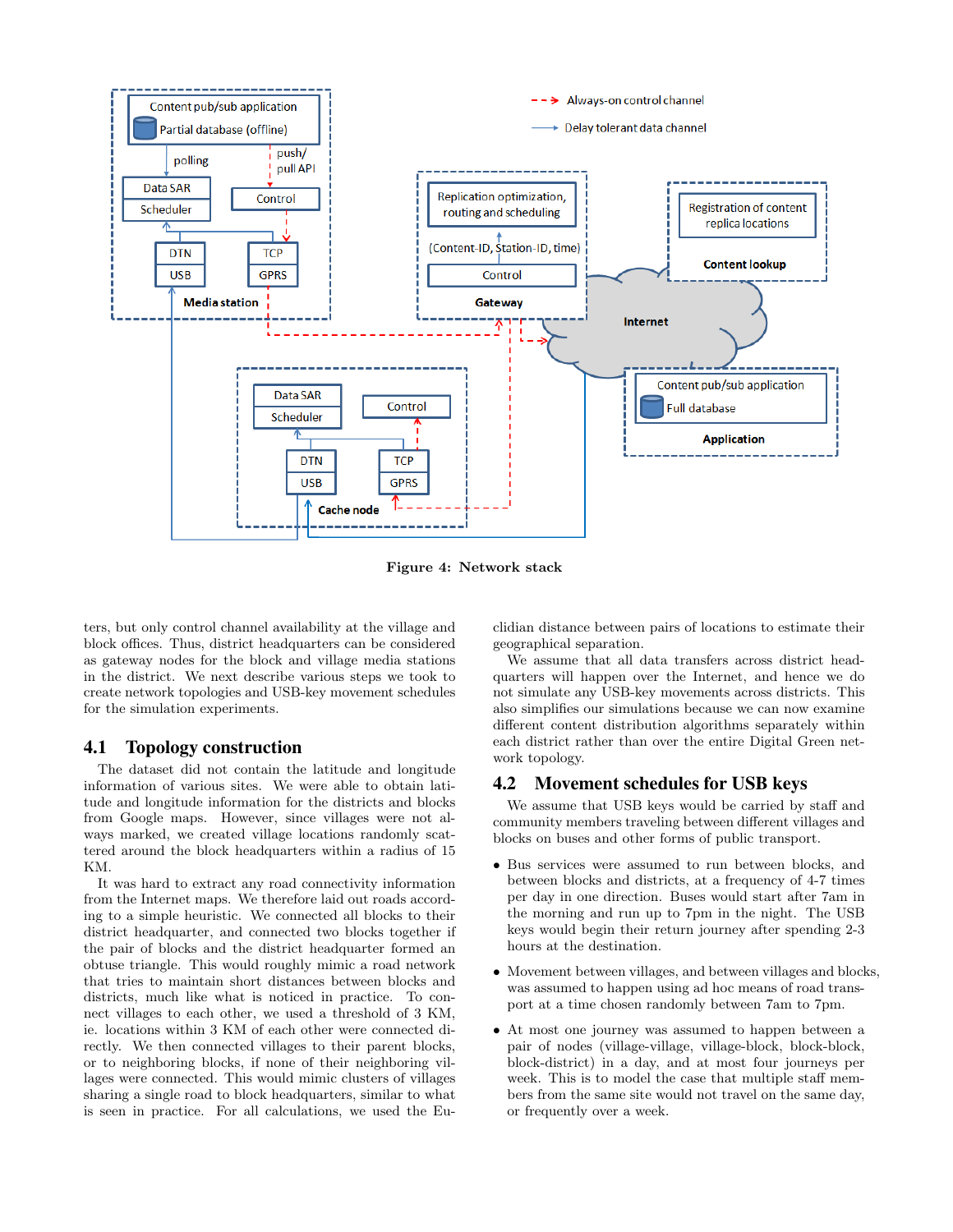This overall pattern mimicked the movement of Digital Green staff as described qualitatively by them, and also evidenced by us during field trips to even other NGOs for various projects.

## 4.3 Request generation

The video production and screening times in the Digital Green database were used to generate content upload and download requests on the always-available control channel. The content was then assumed to move on USB keys carried by staff traveling to or from the content destination.

## 4.4 Algorithms simulated

We implemented the following four content distribution algorithms. Each assumed knowledge of the expected delays on various links [12], and hence we were able to use Dijkstra's algorithm to find shortest paths.

- Unicast: Each content download request was routed independently to the destination from the nearest cache where the content was available at the time of request. Caches retained content transiting through them based on different cache replacement policies.
- Multicast: While a content object is in transit during unicast, another request may arrive for the same content. As an optimization on unicast, a multicast group is formed at this time to also include non-cache locations to serve content that may be in transit through them, rather than fetch it from some upstream cache node as in unicast. A multicast group would thus dynamically evolve for each content object.

We are currently improving this method by probabilistically creating longer-living multicast groups based on the similarity of content requests made by nodes in the past.

- Multicast with pre-fetching: During multicast, caches with a high graph degree are also selected for replication of content. This exercises a simple heuristic that nodes with a higher degree are more likely to lie on shortest paths to other nodes, and hence content pre-fetched at these locations may have a better chance of getting utilized for download. The heuristic we used is to pre-fetch content at the top-k highest degree cache nodes.
- Optimal multicast: To serve as a lowerbound on content delivery latency, we assumed future knowledge of content demand and formed multicast groups on a percontent basis. A source-based multicast tree was then computed by merging shortest paths from all requesting nodes to the source, and the tree was populated with content upon the very first request from any group-member for the content. The content is also persisted in the cache for the lifetime of the multicast group.

For each algorithm, we studied two cache replacement policies: LRU, and a seasonality based policy. In the seasonality based policy, content was retained in the cache if its metadata indicated it to be relevant during that month; an LRU policy was followed for the remaining content.

#### 4.5 Simulation results

We present here simulation results for six districts only, which are representative of a wide variety of topologies expected to arise in the field. Figure 5 shows these topologies with solid lines representing road connectivity between district and block headquarters, and dash lines signifying connectivity between blocks.

- Dewas district: A degenerate tree topology with a single leaf-node to provide connectivity at a cluster of villages away from the gateway.
- Rajgarh district: A two-leaf tree topology to provide connectivity at two clusters, both away from the gateway.
- Guna district: A two-node mesh topology with one gateway in the mesh.
- Keonjhar district: A three-node mesh topology with one gateway in the mesh.
- Dindori and Barwani districts: A typical multi-node mesh topology with one gateway in the mesh.

We mainly study three metrics to evaluate our architecture: delivery latency, the volume of content downloaded from the Internet at the gateway, and the volume of content kept in transit on USB keys. Simulations are run with different cache sizes and number of caches. The number of caches is indicated as a percentage of the total number of nodes in the network; note that block headquarters are also included in this count and are assigned caches in preference to caches at village nodes.

### *4.5.1 Improvement with caching at gateways*

| District | GB/month    | GB/month                | Improve-    |
|----------|-------------|-------------------------|-------------|
|          | $w/o$ cache | with<br>1 <sub>GB</sub> | ment $(\%)$ |
|          |             | cache                   |             |
| Dewas    | 8.73        | $1.13 \pm 0.05$         | 87.07       |
| Rajgarh  | 7.94        | $4.70 \pm 0.12$         | 40.82       |
| Guna     | 8.51        | $3.79 \pm 0.18$         | 55.44       |
| Keonjhar | 20.07       | $3.71 \pm 0.3$          | 81.50       |
| Dindori  | 17.97       | $2.59 \pm 0.18$         | 85.59       |
| Barwani  | 2.42        | $0.25 \pm 0.01$         | 89.73       |

#### Table 1: Download requirements at gateway

Table 1 shows the improvement possible with 1GB cache sizes at the gateways and block nodes. This improvement is clearly because most content production and consumption is local to a district, hence caches can save considerable download bandwidth at the gateways. Although the exact numbers for appropriate cache sizes will change with the volume of data downloaded, the insight here is that a modest cache size of 1GB compared to monthly download volumes of 10GB is sufficient to cause up to an 80% improvement in download bandwidth requirements.

### *4.5.2 Delivery latencies within districts*

We next study the average delivery latencies for content transfer within different districts. For simplicity, we do not consider any download or queueing delays at the gateway. Figure 5 shows the relative performance of unicast, multicast, and the optimal-multicast algorithms with LRU cache replacement for the six districts we have examined. Results for cache sizes of 1GB are shown here.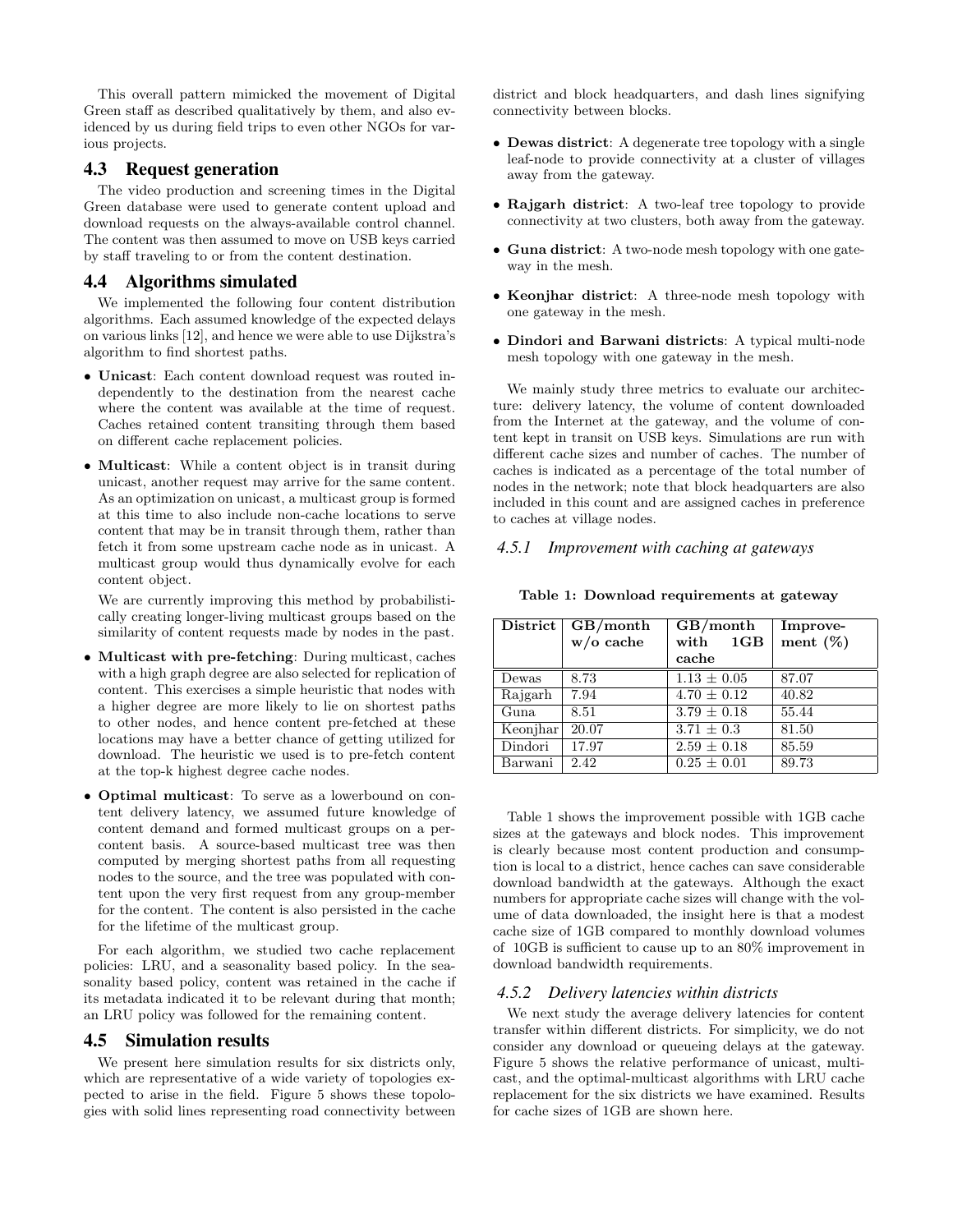

Figure 5: Simulation results for average data delivery latency

We observe that caching with unicast at the block headquarters in most districts (low %ages of number of caches), especially at Dewas, immediately results in a substantial improvement because of the inherently hierarchical topology – content gets located at the block level itself. With higher percentages of cache nodes, more and more improvement is noticed in mesh-like topologies than the tree topologies of Dewas and Rajgarh. Closer examination reveals that this is because short-circuited routes between villages begin to be used more often in mesh topologies rather than move content up and down the hierarchy. Overall, caching improves unicast delivery times by up to 50% in several cases, and at least by 15% otherwise, making a strong case to use caches at intermediate nodes.

Comparing unicast and multicast with the optimal, we notice that there is large scope for improvement of between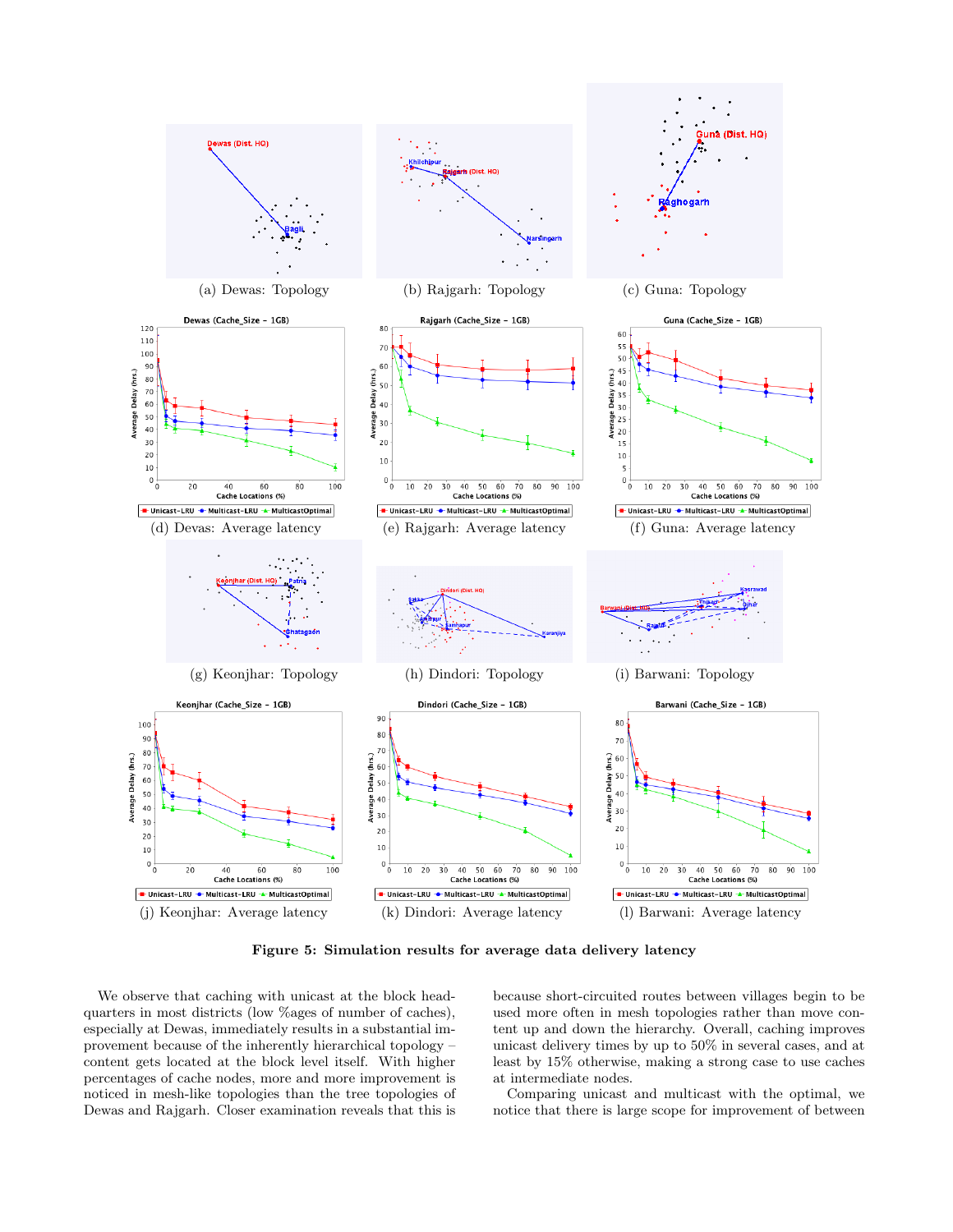50% to 80% in various districts. Better heuristics can certainly be developed. For example, we can observe the sets of nodes that have similar interests and pre-fetch content accordingly for them. We also noticed in a few cases that local content produced around blocks some times evicts cached content that arrived from adjacent blocks. This could be improved by allowing the eviction of local content more easily than the eviction of remote content, potentially by ranking content based on the distance it has traveled. We are currently investigating such schemes more closely.

All the above stated results used the LRU cache replacement policy. We did not observe any noticeable difference with seasonality based cache replacement [18]. A closer examination of the data revealed that even though Digital Green had indicated preferential viewing of content according to the relevancy periods of content, but much popular content was actually screened all the year round while unpopular content was screened locally over a single round and not requested subsequently. We believe that this may have been done by Digital Green staff to sustain community interest in video screenings throughout the year; other datasets may follow a pattern more closely aligned with the metadata of content.

We also ran simulations for varying cache sizes, but did not notice any significant improvements beyond 1GB [18]. Upon examining which particular videos end up occupying the cache, we noticed that some popular videos were perennially present, while many other videos were evicted within a few months. We again believe this to be an artifact of Digital Green's screening strategy, that they make a round of neighboring villages to screen the same set of videos, and then repeat the round with a different set of videos. Caching therefore works well with small cache sizes because of the temporal locality of content demand.

#### *4.5.3 Improvements with pre-fetching*

Pre-fetching did not seem to offer significant improvements in latency across different districts, but in some cases it did somewhat improve the amount of data kept in transit on USB keys [18]. Closer examination of hit-rates at the high-degree locations identified for pre-fetching revealed that these nodes were often already included in the multicast tree, or sometimes the pre-fetched content got evicted from their cache before it got a chance to get requested.

We also analyzed the autocorrelation coefficient of requests per day for a few popular videos to understand if current popularity could serve as an indicator for future popularity, and thus be used to trigger pre-fetching for that content. However coefficients never went beyond 0.3 at lags of up to a week, and dropped even further beyond that. This indicates that popularity based predictors for content pre-fetching may not work well either.

#### 4.6 Discussion

Insights from our simulation results can be improved with a closer examination of the data. Several data-specific aspects seem to influence the results, such as the strategies followed by Digital Green to select which videos to screen where and when. This also makes the dataset different from typical social media website datasets where users discover content on their own, albeit some times assisted by featured content on the front page, whereas here the selections were largely made by Digital Green staff based on their intuitions of what content may be liked by the people. Similarly, the geographical topologies dictate the extent to which shortcircuiting of routes may happen, and therefore modeling the topology would be useful to determine the benefit that can be gleaned from cache placements at village nodes. Overall though, the simulations do illustrate the benefits of caching and multicast, and encourage further investigation.

# 5. RELATED WORK

Several pieces of work have discussed network systems to provide connectivity in rural areas. Sonesh, et al [6] developed a new MAC scheme to enable WiFi links to operate efficiently at long distances, and did a large deployment in India with a video conferencing application running on the infrastructure. We adopt a different approach of using delay tolerant networking principles to keep costs low. Systems like Daknet [19], KioskNet [7], and vLink [20] are also delay tolerance based and use mechanical backhaul such as cars and buses to ferry data between villages and cities, but are architected to largely target unicast transactional applications. On the other hand, our design is more suitable for content distribution applications. Formalizing the use of physical media such as CDs and DVDs to transport data was also proposed in systems such as PostmanNet [21]; our system is however grounded in a real application context and hence a step beyond abstract architectures. Further, we are unique in our approach of using GPRS/EDGE connectivity to serve as a control channel, which distinguishes our work from other architectures based on DTN [11, 22, 16].

Several application development frameworks aim to provide Internet access over flaky network connections [23], [24], and [25], but work in a online-offline manner rather than over multiple hops of disconnection. We too provide database synchronization primitives to make it easier to develop applications, but we are unique in our approach to synchronize namespaces of key-value pairs and to build it as part of a larger framework that operates on generic disconnection scenarios with multiple hops.

Finally, we also contrast our architecture with efforts along a clean slate redesign of the Internet. We have drawn many insights and techniques from existing work on content based networking. Koponen, et al [10] assign opaque names to content objects and rely on a DHT-based registry to keep track of locations at which content objects are available. Our approach of using a content lookup service is similar, although we choose to use human-readable names for content objects and develop a DNS-like lookup service. They also suggest adding a shim layer between TCP and IP for backward compatibility to convert the existing network into a content based network; we however design a new architecture from scratch and use our own DTN-like bundling protocol instead of TCP/IP for content transfer. Jacobson, et al [8] also suggest the use of human readable names for identifying content, and depart from traditional host centric thinking about networks to a new content centric design. They propose a novel interest dissemination broadcast so that data can flow along the reverse direction taken by interest messages; this eliminates the need to assign a host destination to packets or even to have any knowledge of the underlying network topology; instead packet destinations can be content names. Interest broadcast however fails on delay tolerant networks having multiple interfaces; topology knowledge is required at this point, for example, to let the